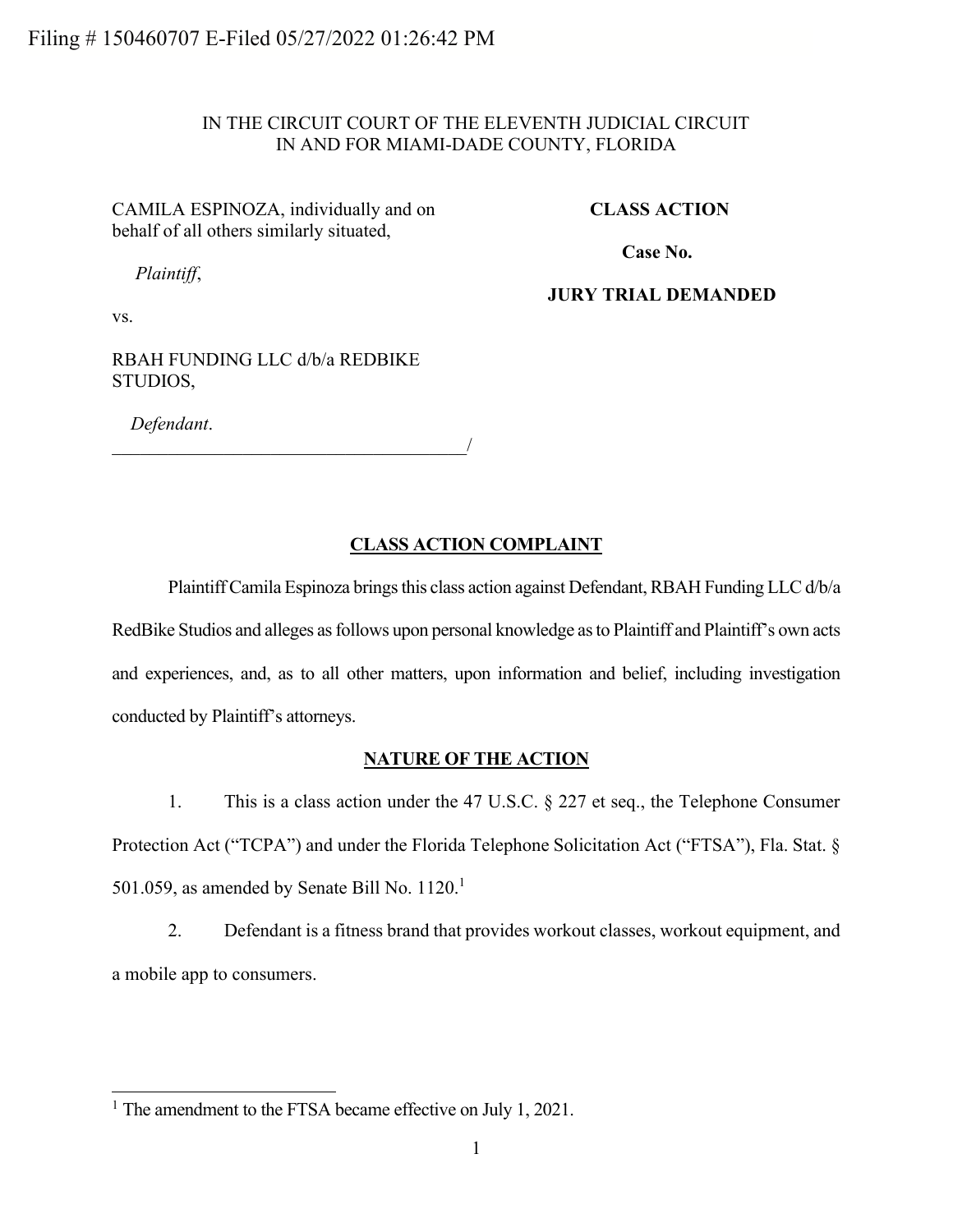3. To promote its goods and services, Defendant engages in aggressive telephonic sales calls to consumers without having secured prior express written consent as required under the FTSA, and with no regards for consumers' rights under the TCPA.

4. Defendant's telephonic sales calls have caused Plaintiff and the Class members harm, including violations of their statutory rights, statutory damages, annoyance, nuisance, and invasion of their privacy.

5. Through this action, Plaintiff seeks an injunction and statutory damages on behalf of herself and the Class members, as defined below, and any other available legal or equitable remedies resulting from the unlawful actions of Defendant.

#### **PARTIES**

6. Plaintiff is, and at all times relevant hereto was, an individual and a "called party" as defined by Fla. Stat. § 501.059(1)(a) in that he was the regular user of telephone number (\*\*\*)-\*\*\*-8866 (the "8866 Number") that received Defendant's telephonic sales calls.

7. Defendant is, and at all times relevant hereto was, a Florida Limited Liability Company and a "telephone solicitor" as defined by Fla. Stat. § 501.059(f). Defendant maintains its primary place of business and headquarters in Miami, Florida. Defendant directs, markets, and provides business activities throughout the State of Florida.

#### **JURISDICTION AND VENUE**

8. This Court has subject matter jurisdiction pursuant to Florida Rule of Civil Procedure 1.220 and Fla. Stat. § 26.012(2). The matter in controversy exceeds the sum or value of \$30,000 exclusive of interest, costs, and attorney's fees.

9. Defendant is subject to personal jurisdiction in Florida because this suit arises out of and relates to Defendant's contacts with this state. Defendant made or caused to be made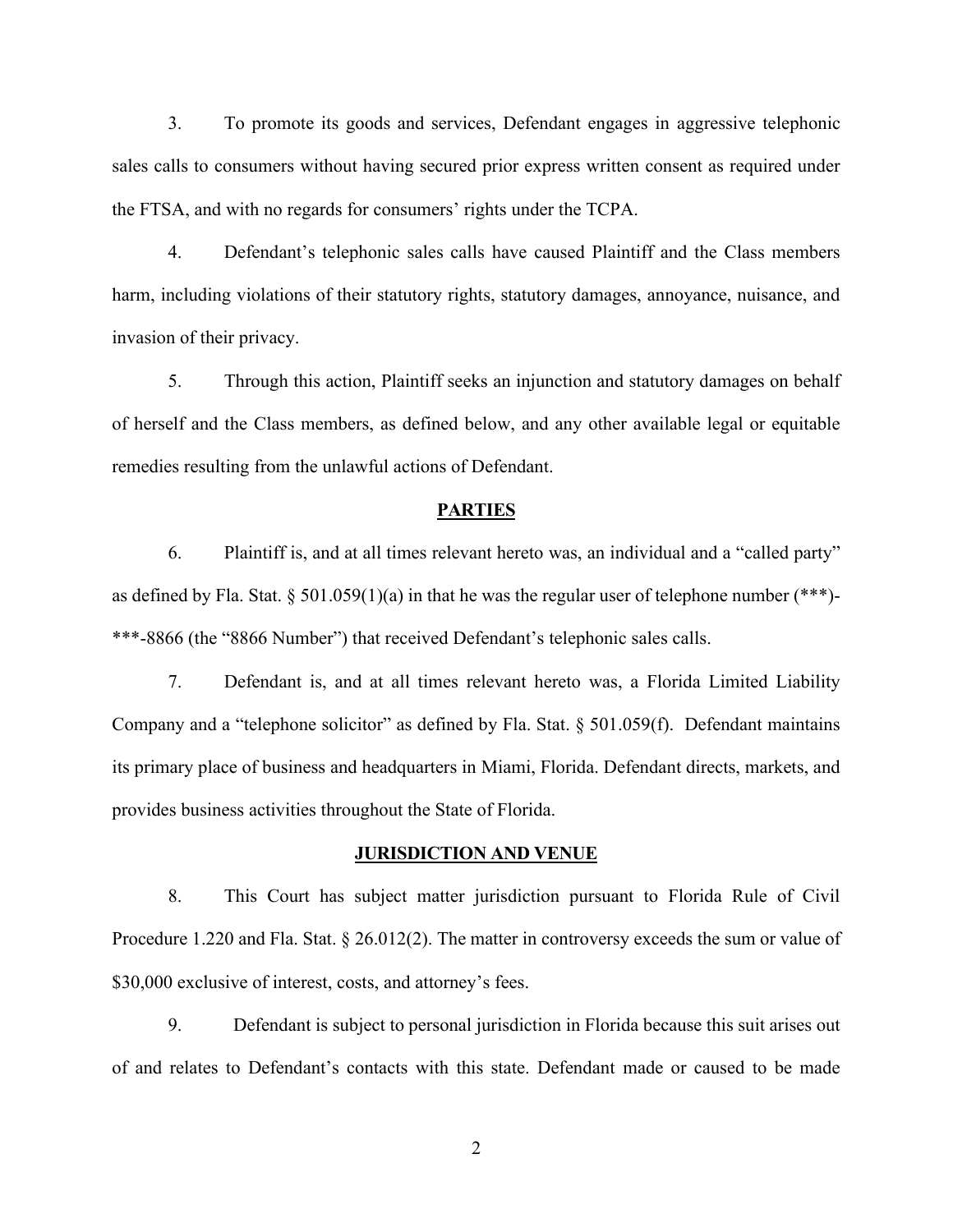telephonic sales calls into Florida without the requisite prior express written consent in violation of the FTSA and after consumers had requested to be opted out in violation of the TCPA. Plaintiff received such calls while residing in and physically present in Miami-Dade County, Florida.

10. Venue for this action is proper in this Court pursuant to Fla. Stat. § 47.051 because Defendant (1) is a Florida Limited Liability Company doing business in this judicial circuit; and (2) has an agent or other representative in Florida. All facts giving rise to this action occurred in this circuit.

### **FACTS**

11. On or about February 8, 2022, Defendant sent the following telephonic sales call from Defendant's 305-602-0471 number to Plaintiff's cellular telephone number:



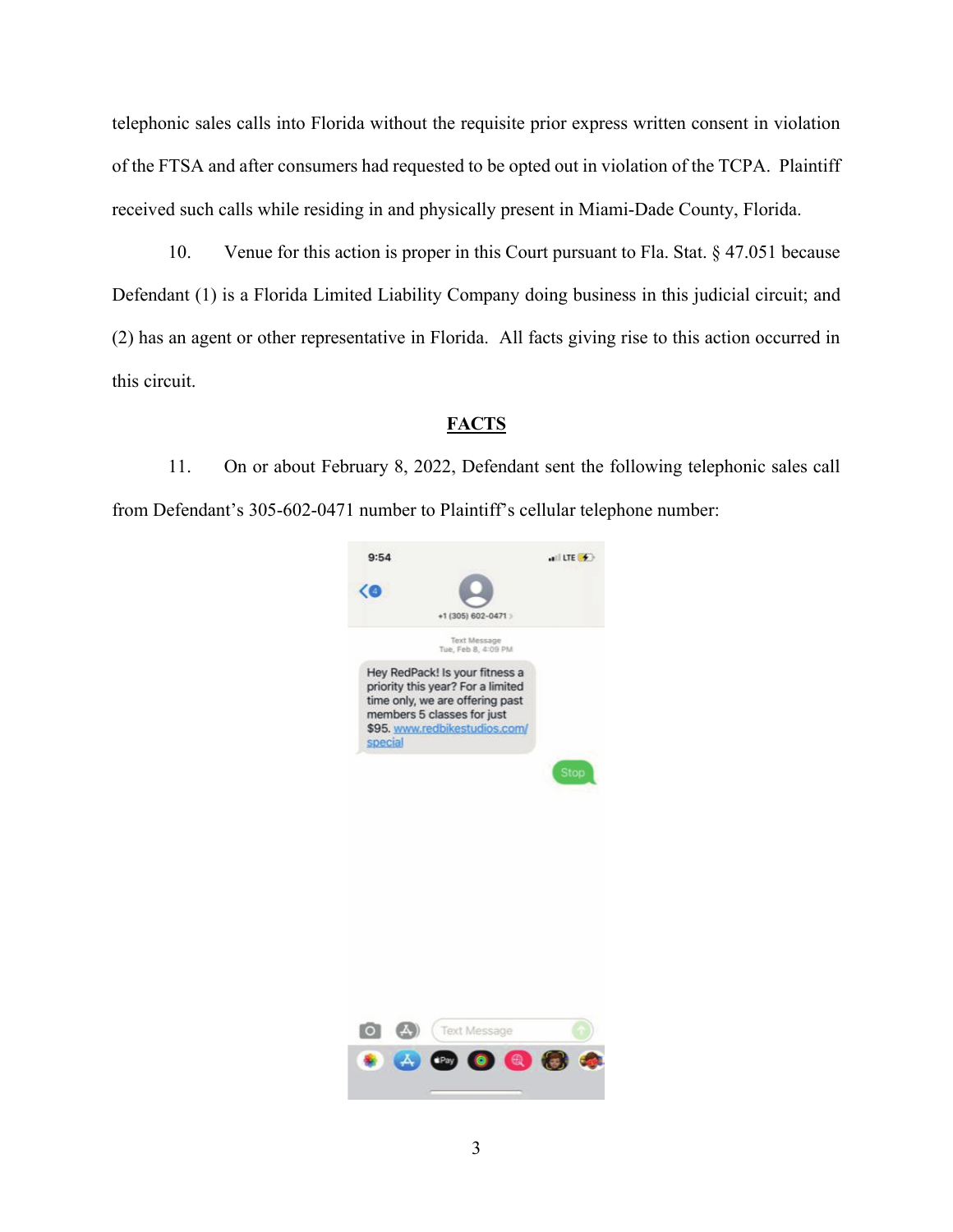12. Defendant's message did not include instructions on how to opt-out of future messages.

13. On February 8, 2022, Plaintiff responded with the word "Stop" in an attempt to optout of any further text message communications with Defendant

14. Despite Plaintiff's use of standard opt-out language, Defendant ignored Plaintiff's opt-out demand and continued to send Plaintiff another promotional text message on March 23, 2022. This message came from a different number belonging to Defendant: 786-321-4502. A screenshot of the March 22, 2022, text message is below:





15. These facts strongly suggest that Defendant uses multiple telephone numbers to send marketing text messages to Plaintiff and members of the Class and fails to ensure that requests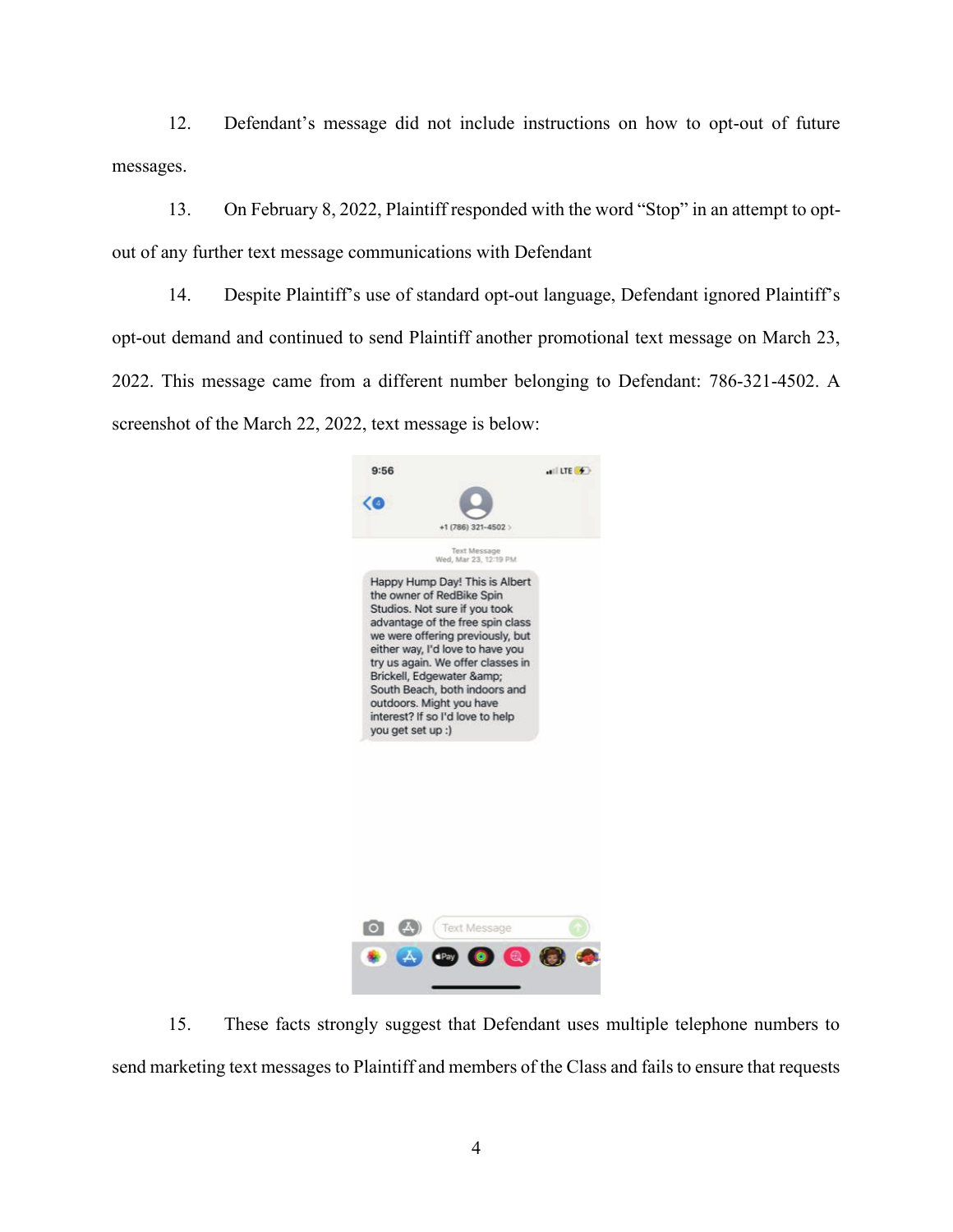by Plaintiff and Class members to opt-out of future communications are honored, regardless of which telephone number Defendant utilizes for its marketing solicitation.

16. For example, these facts suggest that Defendant may have failed to maintain a master opt-out list and/or failed to maintain internal policies to sufficiently cross-reference Defendant's various marketing telephone numbers with the opt-out requests made by Plaintiff and members of the Class.

17. As demonstrated by the above screenshots, the purpose of Defendant's telephonic sales calls was to solicit the sale of consumer goods and/or services.

18. Defendant's texts were not made for an emergency purpose or to collect on a debt pursuant to 47 U.S.C. § 227(b)(1)(B).

19. Defendant's text messages were transmitted to Plaintiff's cellular telephone, and within the time frame relevant to this action.

20. Defendant's text messages constitute telemarketing because they encouraged the future purchase or investment in property, goods, or services, i.e., selling Plaintiff workout classes and fitness gear.

21. Upon information and belief, Defendant does not have a written policy for maintaining an internal do not call list pursuant to 47 U.S.C. § 64.1200(d)(1).

22. Upon information and belief, Defendant does not inform and train its personnel engaged in telemarking in the existence and the use of any internal do not call list pursuant to 47 U.S.C.  $\S$  64.1200(d)(2).

23. At no point in time did Plaintiff provide Defendant with her express written consent to be contacted.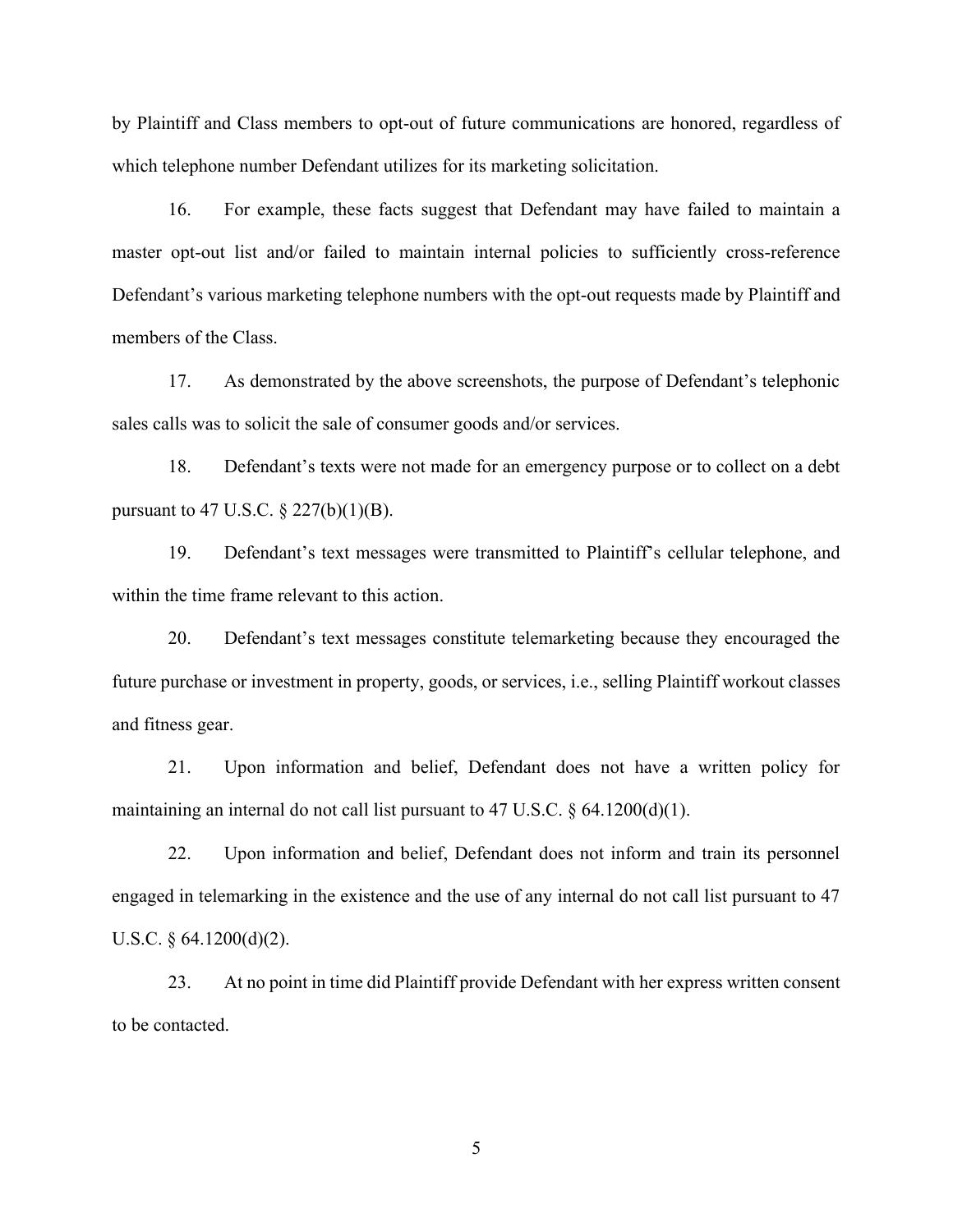24. To the extent that Defendant had any consent to contact Plaintiff, that consent was expressly revoked when Plaintiff responded with "Stop" on February 8, 2022.

25. Upon information and belief, Defendant caused similar telephonic sales calls to be sent to individuals residing in Florida and throughout the United States.

26. To transmit the above telephonic sales calls, Defendant utilized a computer software system that automatically selected and dialed Plaintiff's and the Class members' telephone numbers.

27. Plaintiff never provided Defendant with express written consent authorizing Defendant to transmit telephonic sales calls to Plaintiff's cellular telephone number utilizing an automated system for the selection or dialing of telephone numbers.

28. The text messages originated from telephone numbers +1 (305) 602-0471 and +1(786) 321-4502, numbers which upon information and belief are owned and operated by Defendant or on behalf of Defendant.

29. Defendant's telephonic sales calls caused Plaintiff and the Class members harm, including statutory damages, inconvenience, invasion of privacy, aggravation, annoyance.

#### **CLASS ALLEGATIONS**

### **PROPOSED CLASS**

30. Plaintiff brings this lawsuit as a class action on behalf of herself individually and on behalf of all other similarly situated persons as a class action pursuant to Florida Rule of Civil Procedure 1.220(b)(2) and (b)(3). The "Class" that Plaintiff seeks to represent is defined as:

> **No Consent Class: All persons in the United States who, (1) were sent a telephonic sales call regarding Defendant's goods and/or services, (2) using the same equipment or type of equipment utilized to call Plaintiff.**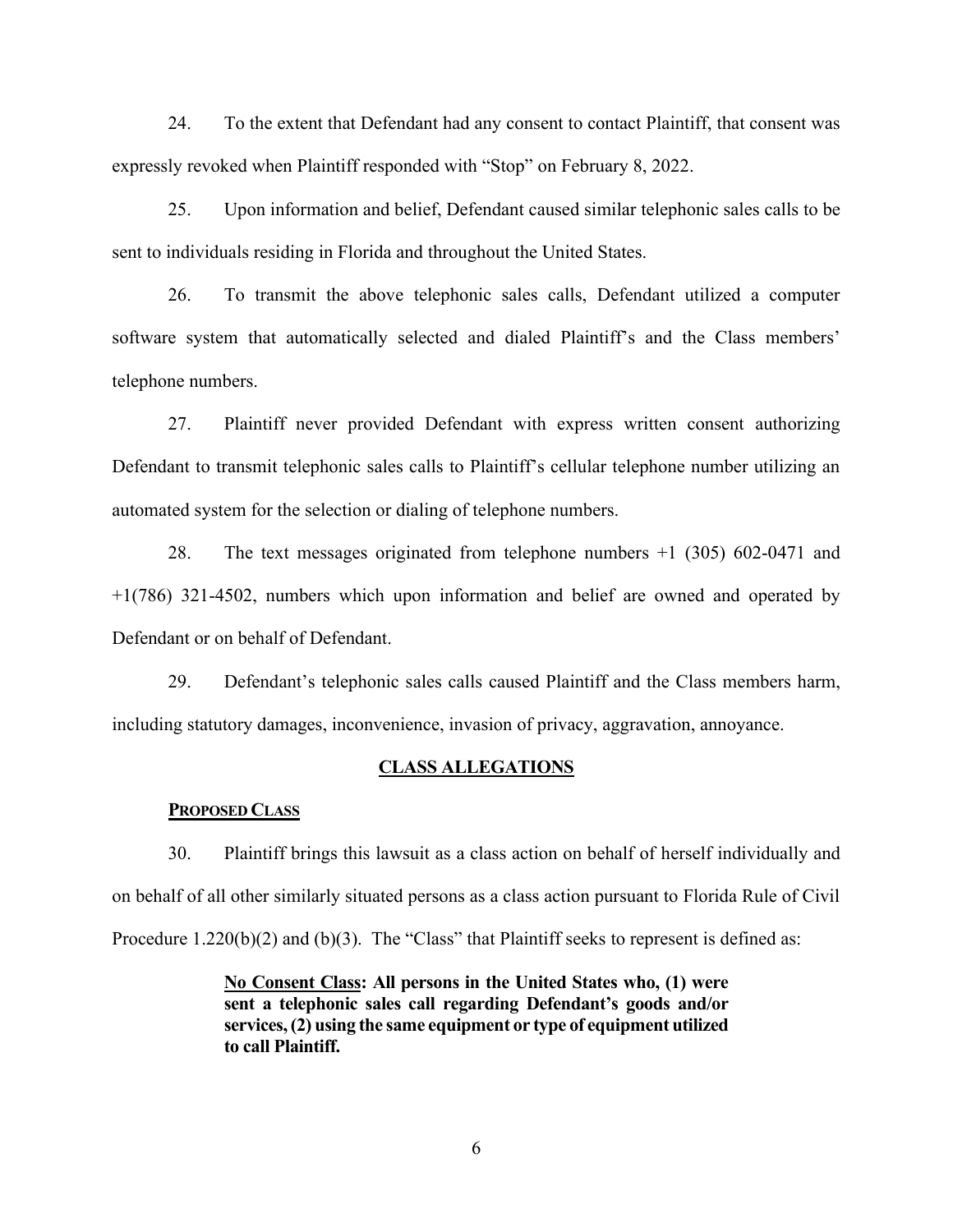**Internal Do Not Call Class: All persons within the United States who, within the four years prior to the filing of this Complaint, were sent a text message from Defendant or anyone on Defendant's behalf, to said person's cellular telephone number** *after* **making a request to Defendant to not receive future text messages.**

31. Defendant and its employees or agents are excluded from the Class. Plaintiff does not know the exact number of members in the Class but believes the Class members number in the several thousands, if not more.

#### **NUMEROSITY**

32. Upon information and belief, Defendant has placed telephonic sales calls to telephone numbers belonging to thousands of consumers listed throughout Florida without their prior express written consent and/or after they had requested to opt-out. The members of the Class, therefore, are believed to be so numerous that joinder of all members is impracticable.

33. The exact number and identities of the Class members are unknown at this time and can be ascertained only through discovery. Identification of the Class members is a matter capable of ministerial determination from Defendant's call records.

#### **COMMON QUESTIONS OF LAW AND FACT**

34. There are numerous questions of law and fact common to the Class which predominate over any questions affecting only individual members of the Class. Among the questions of law and fact common to the Class are:

[1] Whether Defendant initiated telephonic sales calls to Plaintiff and the Class members; [2] Whether Defendant can meet its burden of showing that it had prior express written consent to make such calls;

[3] Whether Defendant violated 47 C.F.R. § 64.1200(d);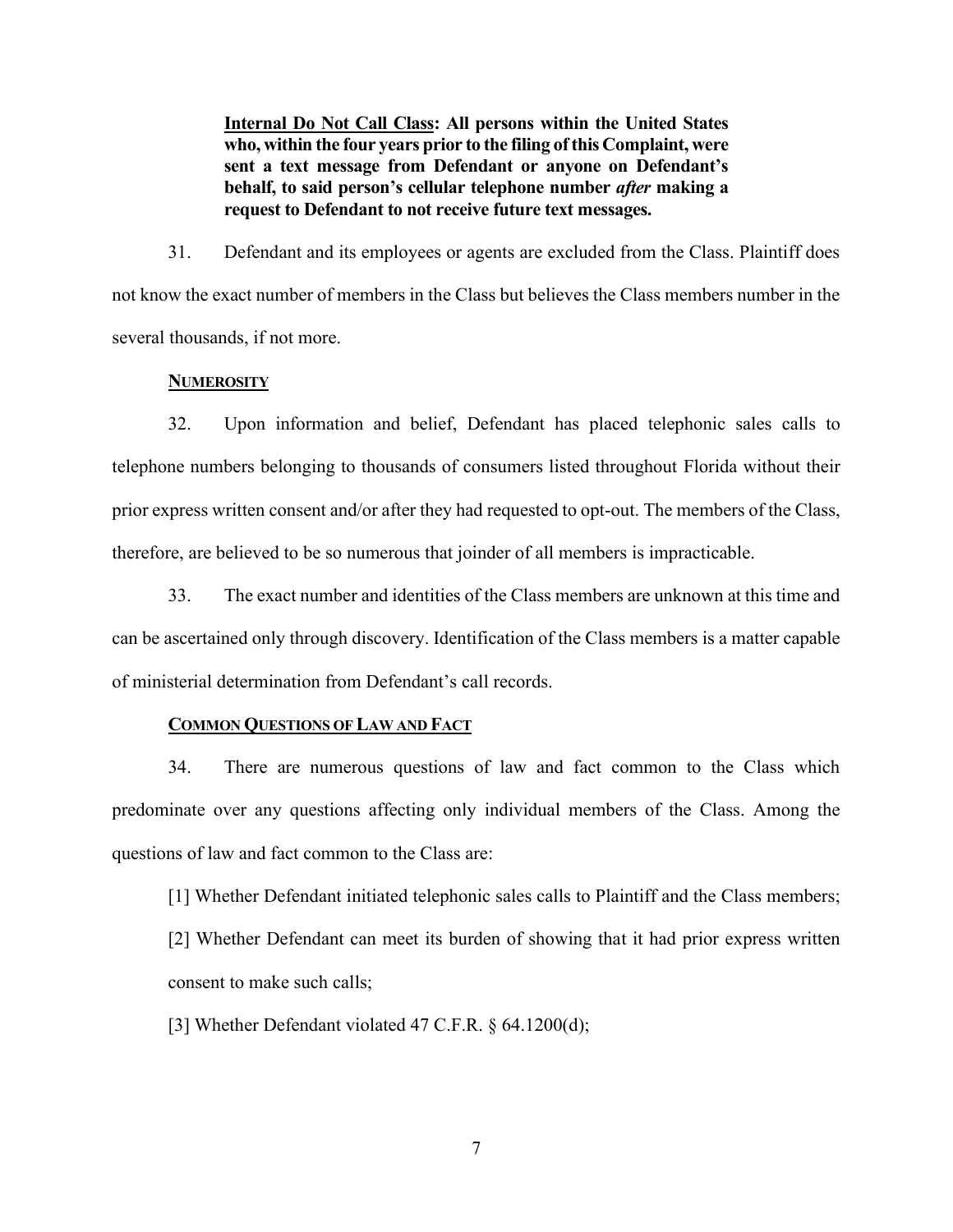[4] Whether Defendant adhered to requests by class members to stop sending text messages to their telephone numbers;

[5] Whether Defendant keeps records of text recipients who revoked consent to receive texts;

[6] Whether Defendant has any written policies for maintaining an internal do not call list

[7] Whether Defendant's conduct was knowing and willful; and

[8] Whether Defendant is liable for damages, and the amount of such damages.

35. The common questions in this case are capable of having common answers. If Plaintiff's claim that Defendant routinely transmits telephonic sales calls without prior express written consent is accurate, Plaintiff and the Class members will have identical claims capable of being efficiently adjudicated and administered in this case.

#### **TYPICALITY**

36. Plaintiff's claims are typical of the claims of the Class members, as they are all based on the same factual and legal theories.

#### **PROTECTING THE INTERESTS OF THE CLASS MEMBERS**

37. Plaintiff is a representative who will fully and adequately assert and protect the interests of the Class and has retained competent counsel. Accordingly, Plaintiff is an adequate representative and will fairly and adequately protect the interests of the Class.

#### **SUPERIORITY**

38. A class action is superior to all other available methods for the fair and efficient adjudication of this lawsuit because individual litigation of the claims of all members of the Class is economically unfeasible and procedurally impracticable. While the aggregate damages sustained by the Class are in the millions of dollars, the individual damages incurred by each member of the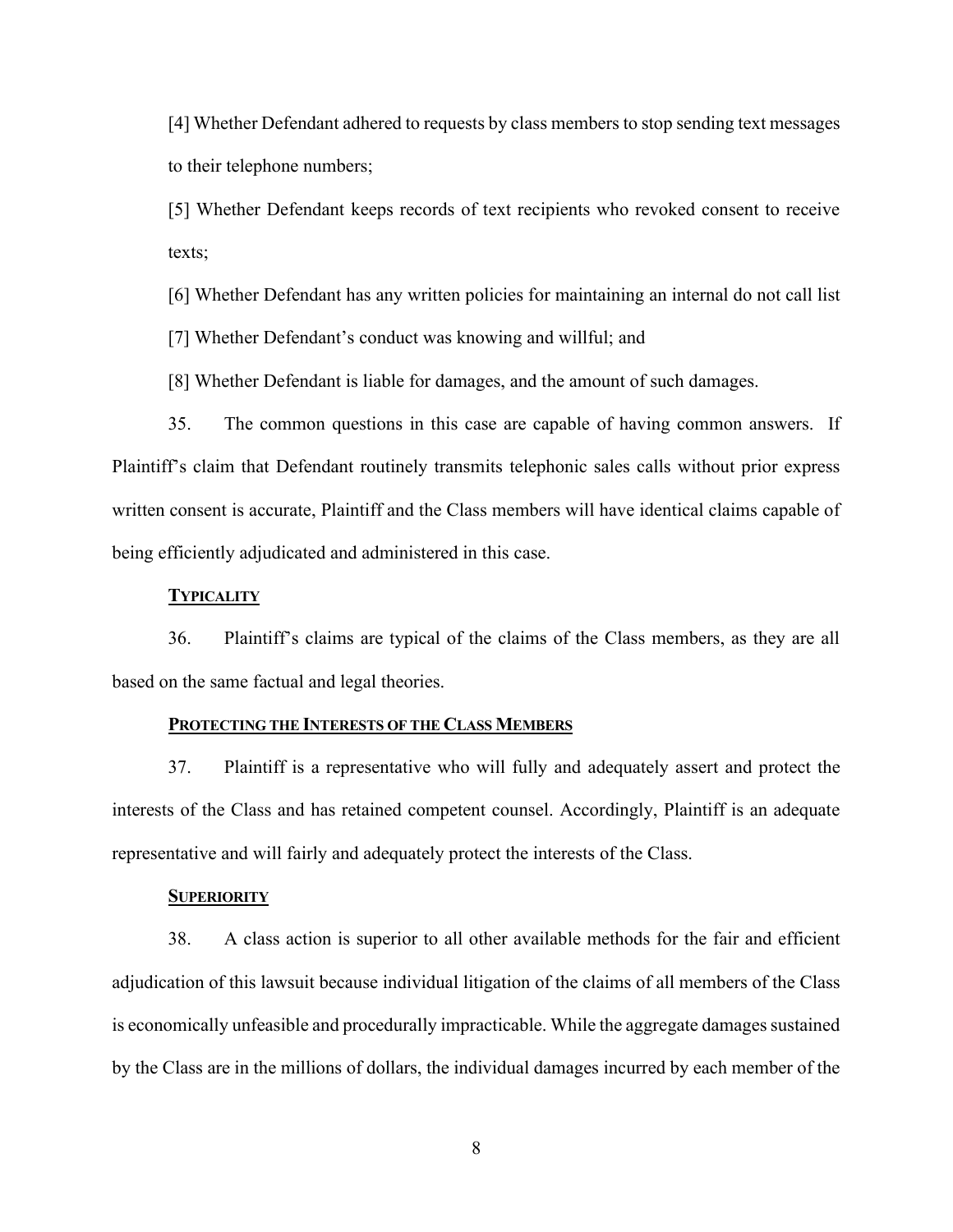Class resulting from Defendant's wrongful conduct are too small to warrant the expense of individual lawsuits. The likelihood of individual Class members prosecuting their own separate claims is remote, and, even if every member of the Class could afford individual litigation, the court system would be unduly burdened by individual litigation of such cases.

39. The prosecution of separate actions by members of the Class would create a risk of establishing inconsistent rulings and/or incompatible standards of conduct for Defendant. For example, one court might enjoin Defendant from performing the challenged acts, whereas another may not. Additionally, individual actions may be dispositive of the interests of the Class, although certain class members are not parties to such actions.

# **COUNT I VIOLATION OF FLA. STAT. § 501.059 (On Behalf of Plaintiff and the No Consent Class)**

40. Plaintiff re-alleges and incorporates the foregoing allegations as if fully set forth herein.

41. It is a violation of the FTSA to "make or knowingly allow a telephonic sales call to be made if such call involves an automated system for the selection or dialing of telephone numbers or the playing of a recorded message when a connection is completed to a number called without the prior express written consent of the called party." Fla. Stat.  $\S 501.059(8)(a)$ .

42. A "telephonic sales call" is defined as a "telephone call, text message, or voicemail transmission to a consumer for the purpose of soliciting a sale of any consumer goods or services, soliciting an extension of credit for consumer goods or services, or obtaining information that will or may be used for the direct solicitation of a sale of consumer goods or services or an extension of credit for such purposes." Fla. Stat.  $\S 501.059(1)(g)$ .

43. "Prior express written consent" means an agreement in writing that: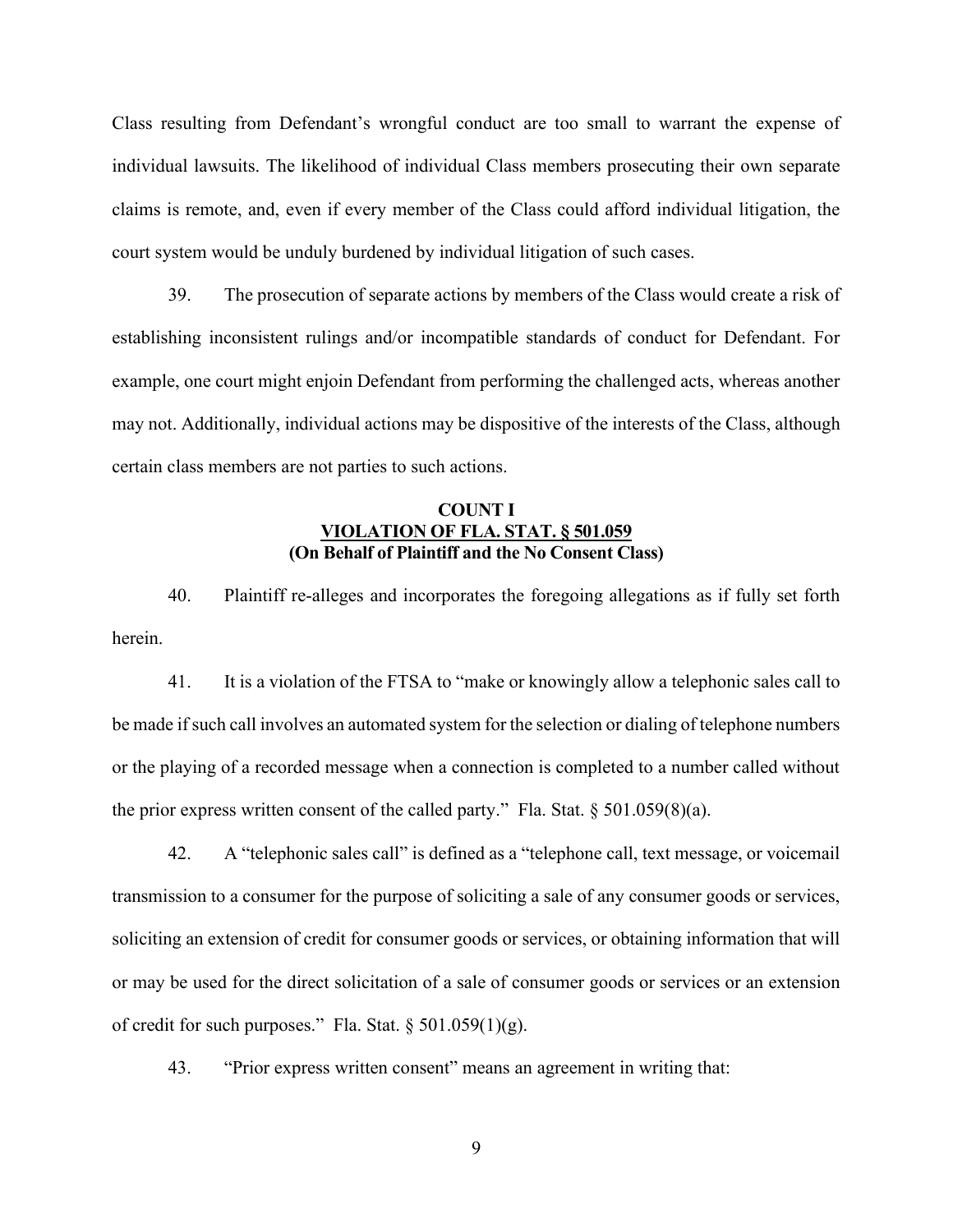- 1. Bears the signature of the called party;
- 2. Clearly authorizes the person making or allowing the placement of a telephonic sales call by telephone call, text message, or voicemail transmission to deliver or cause to be delivered to the called party a telephonic sales call using an automated system for the selection or dialing of telephone numbers, the playing of a recorded message when a connection is completed to a number called, or the transmission of a prerecorded voicemail;
- 3. Includes the telephone number to which the signatory authorizes a telephonic sales call to be delivered; and
- 4. Includes a clear and conspicuous disclosure informing the called party that:
	- a. By executing the agreement, the called party authorizes the person making or allowing the placement of a telephonic sales call to deliver or cause to be delivered a telephonic sales call to the called party using an automated system for the selection or dialing of telephone numbers or the playing of a recorded message when a connection is completed to a number called; and
	- b. He or she is not required to directly or indirectly sign the written agreement or to agree to enter into such an agreement as a condition of purchasing any property, goods, or services.

Fla. Stat. § 501.059(1)(g).

44. Defendant failed to secure prior express written consent from Plaintiff and the Class members.

45. In violation of the FTSA, Defendant made and/or knowingly allowed telephonic sales calls to be made to Plaintiff and the Class members without Plaintiff's and the Class members' prior express written consent.

46. Defendant made and/or knowingly allowed the telephonic sales calls to Plaintiff and the Class members to be made utilizing an automated system for the selection or dialing of telephone numbers.

47. As a result of Defendant's conduct, and pursuant to  $\S 501.059(10)(a)$  of the FTSA, Plaintiff and Class members were harmed and are each entitled to a minimum of \$500.00 in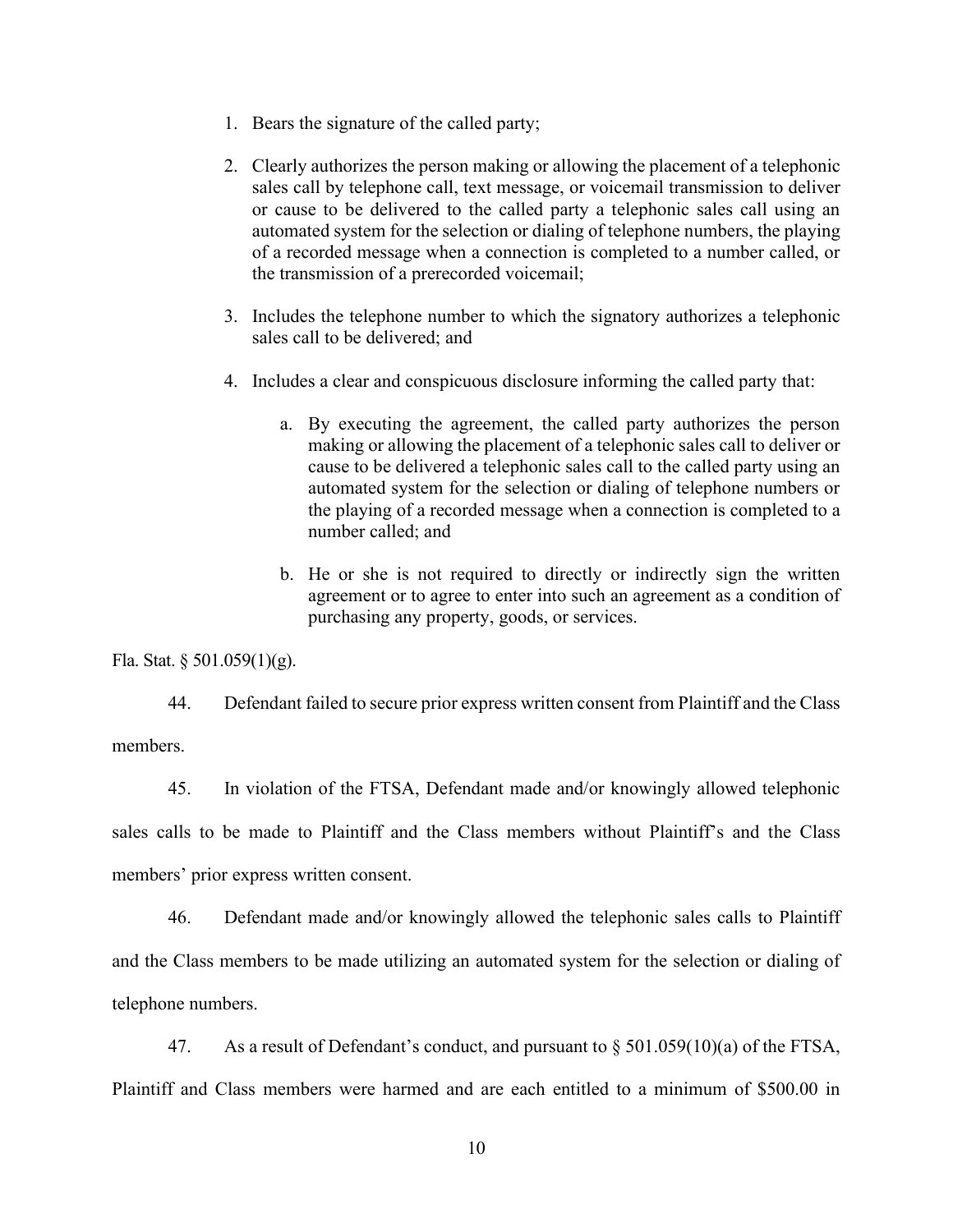damages for each violation. Plaintiff and the Class members are also entitled to an injunction against future calls. *Id*.

# **COUNT II VIOLATION OF 47 U.S.C. § 227(c)(2) (Individually and on behalf of the Internal Do Not Call Class)**

48. Plaintiff re-alleges and incorporates paragraphs 1-39 as if fully set forth herein.

- 49. The TCPA provides that any "person who has received more than one telephone call within any 12-month period by or on behalf of the same entity in violation of the regulations prescribed under this subsection may" bring a private action based on a violation of said regulations, which were promulgated to protect telephone subscribers' privacy rights to avoid receiving telephone solicitations to which they object. 47 U.S.C. § 227(c)(5).
- 50. Under 47 C.F.R. § 64.1200(d), "[n]o person or entity shall initiate any call for telemarketing purposes to a residential telephone subscriber unless such person or entity has instituted procedures for maintaining a list of persons who request not to receive telemarketing calls made by or on behalf of that person or entity. The procedures instituted must meet certain minimum standards, including:

(3) Recording, disclosure of do-not-call requests. If a person or entity making a call for telemarketing purposes (or on whose behalf such a call is made) receives a request from a residential telephone subscriber not to receive calls from that person or entity, the person or entity must record the request and place the subscriber's name, if provided, and telephone number on the do-not call list at the time the request is made. Persons or entities making calls for telemarketing purposes (or on whose behalf such calls are made) must honor a residential subscriber's do-not-call request within a reasonable time from the date such request is made. This period may not exceed thirty days from the date of such request . . . .

(6) Maintenance of do-not-call lists. A person or entity making calls for telemarketing purposes must maintain a record of a consumer's request not to receive further telemarketing calls. A do-not-call request must be honored for 5 years from the time the request is made.

47 C.F.R. § 64.1200(d)(3), (6).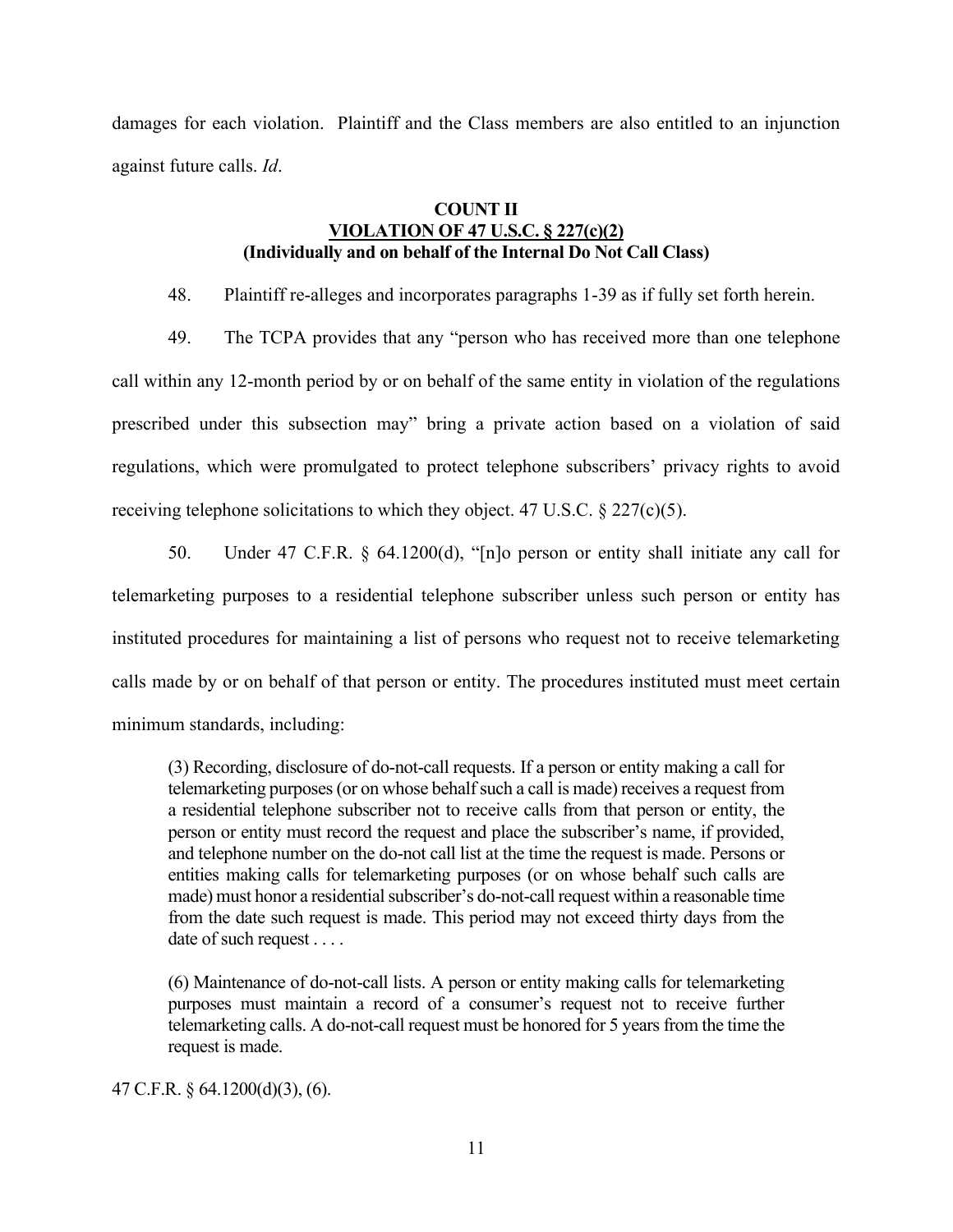51. Under 47 C.F.R § 64.1200(e) the rules set forth in 47 C.F.R. § 64.1200(d) are applicable to any person or entity making telephone solicitations or telemarketing calls to wireless telephone numbers:

(e) The rules set forth in paragraph (c) and (d) of this section are applicable to any person or entity making telephone solicitations or telemarketing calls to wireless telephone numbers to the extent described in the Commission's Report and Order, CG Docket No. 02-278, FCC 03-153, "Rules and Regulations Implementing the Telephone Consumer Protection Act of 1991.

47 C.F.R. § 64.1200(e).

52. Plaintiff and the Internal Do Not Call Class members made requests to Defendant not to receive calls from Defendant.

53. Defendant failed to honor Plaintiff and the Internal Do Not Call Class members' requests.

54. Upon information and belief, Defendant has not instituted procedures for maintaining a list of persons who request not to receive telemarketing calls made by or on behalf of their behalf, pursuant to 47 C.F.R. § 64.1200(d).

55. Because Plaintiff and the Internal Do Not Call Class members received more than one text message in a 12-month period made by or on behalf of Defendant in violation of 47 C.F.R. § 64.1200(d), as described above, Defendant violated 47 U.S.C. § 227(c)(5).

56. As a result of Defendant's violations of 47 U.S.C. § 227(c)(5), Plaintiff and the Internal Do Not Call Class members are entitled to an award of \$500.00 in statutory damages, for each and every negligent violation, pursuant to 47 U.S.C. § 227(c)(5).

57. As a result of Defendant's violations of 47 U.S.C. § 227(c)(5), Plaintiff and the Internal Do Not Call Class members are entitled to an award of \$1,500.00 in statutory damages, for each and every knowing and/or willful violation, pursuant to 47 U.S.C.  $\S 227(c)(5)$ .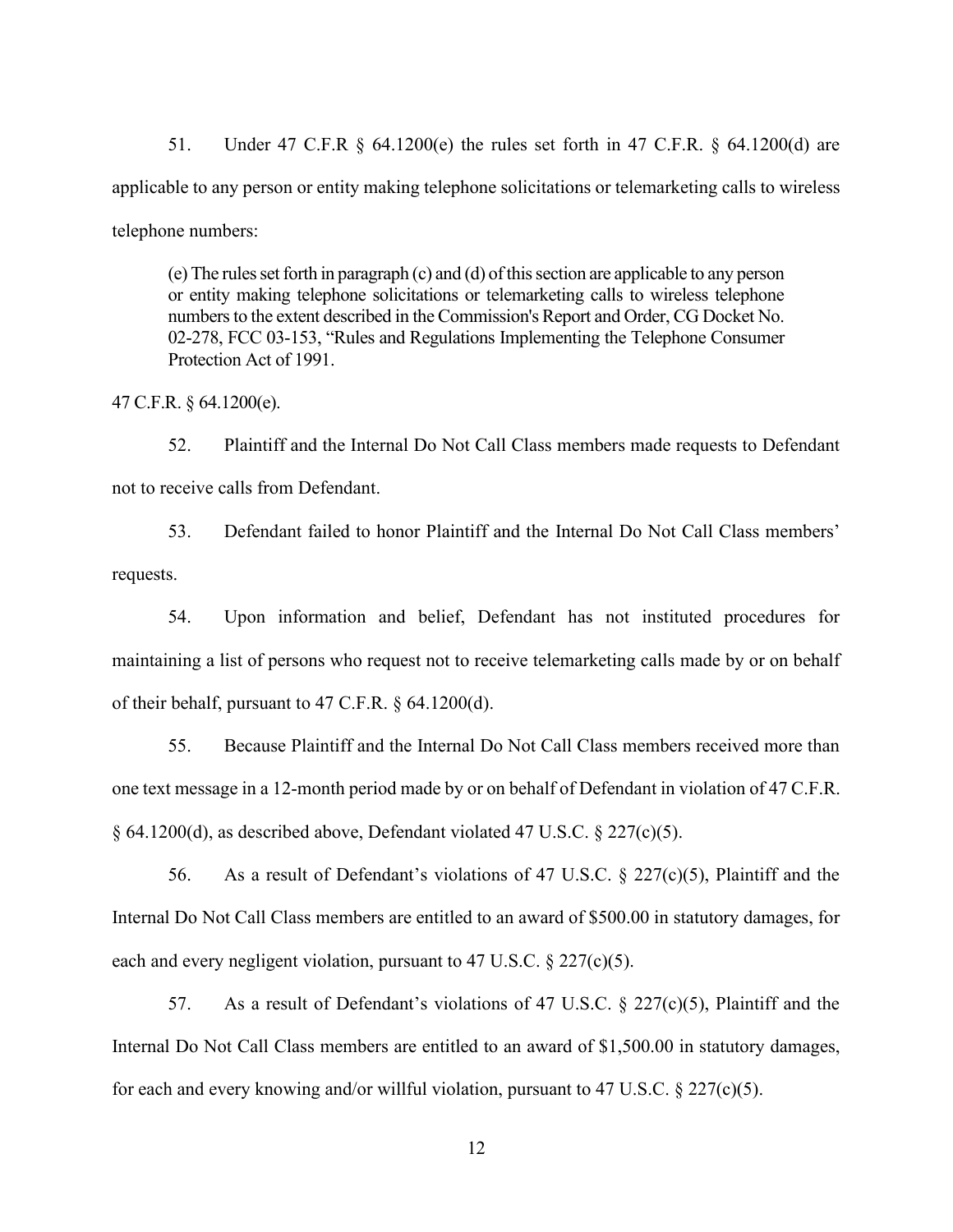58. Plaintiff and the Internal Do Not Call Class members also suffered damages in the form of invasion of privacy.

59. Plaintiff and the Internal Do Not Call Class members are also entitled to and seek injunctive relief prohibiting Defendant's illegal conduct in the future, pursuant to 47 U.S.C. §  $227(c)(5)$ .

# **PRAYER FOR RELIEF**

**WHEREFORE**, Plaintiff, individually and on behalf of the Class, prays for the following relief:

- a) An order certifying this case as a class action on behalf of the Class as defined above, and appointing Plaintiff as the representative of the Class and Plaintiff's counsel as Class Counsel;
- b) An award of statutory damages for Plaintiff and each member of the Class;
- c) An order declaring that Defendant's actions, as set out above, violate the FTSA;
- d) An order declaring that Defendant's actions, set out above, violate the TCPA;
- e) An injunction requiring Defendant to cease all telephonic sales calls made without express written consent, and to otherwise protect the interests of the Class;
- f) Such further and other relief as the Court deems necessary.

### **JURY DEMAND**

Plaintiff, individually and on behalf of the Class, hereby demand a trial by jury.

## **DOCUMENT PRESERVATION DEMAND**

Plaintiff demands that Defendant take affirmative steps to preserve all records, lists, electronic databases or other itemization of telephone numbers associated with the communications or transmittal of the calls as alleged herein.

Dated: May 27, 2022